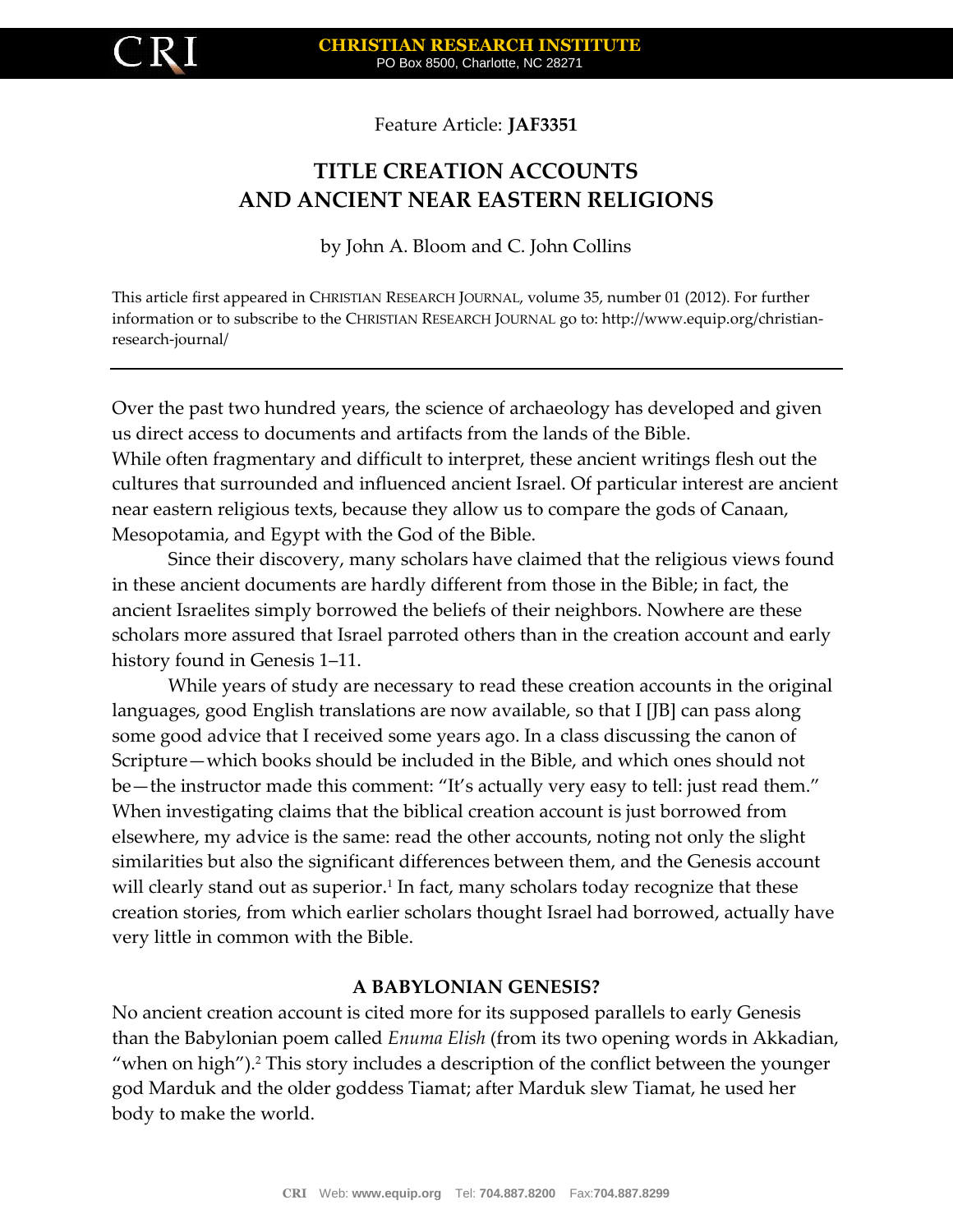Part of the appeal for this comparison comes from the simple fact that *Enuma Elish* was one of the first texts discovered from the ancient Near East that covers the making of the world. Further, the Akkadian name Tiamat seems to be parallel to the Hebrew word for "the deep," *t<sup>e</sup>hom* (Gen. 1:2), which led some scholars to think of Genesis 1 as describing a conflict of sorts between God and the forces of nature, or even a sea monster; this gains some traction from the possibility that "without form and void" is a paraphrase for "chaos." The opening words of the Akkadian story, "when on high," also influenced some to argue that the opening words of Genesis should be translated "when God began to create" (see the alternate translation of the RSV).<sup>3</sup>

Although some biblical scholars continue to make these comparisons, Assyriologists are now less likely to endorse the comparison than formerly.<sup>4</sup> Partly this is due to the work of W. G. Lambert, who argued: "The first major conclusion is that the *Epic of Creation* [another name for *Enuma Elish*] is not a norm of Babylonian or Sumerian cosmology. It is a sectarian and aberrant combination of mythological threads woven into an unparalleled compositum."<sup>5</sup>

Many have come to acknowledge that the supposed parallel between Babylonian Tiamat and Hebrew *t<sup>e</sup>ho*<sup>*m*</sup> ("the deep") is very unlikely. The linguistic details show that there is no way that Hebrew *t<sup>e</sup>hoîn* can be a borrowing from Akkadian Tiamat; likewise, "without form and void" (Gen. 1:2) is a phrase, not for "unruly and disorderly chaos," but for "an unproductive and uninhabited place."6 Further, nothing in Genesis 1 can be reasonably said to imply any kind of struggle on God's part: Psalm 33:9 ("for he spoke, and it came to be; he commanded, and it stood firm") is an excellent summary of the creation story.

#### **A BABYLONIAN ADAM?**

The *Adapa Epic* is a Babylonian story about a man whom many compare with the biblical Adam. In this tale, Adapa was fishing one day in the Persian Gulf when the south wind suddenly overturned his boat. Adapa cursed the wind, breaking one of its wings so that it could not blow for seven days. Hearing of this, Anu, the sky god, summoned Adapa to give account for himself; but before Adapa went, the god Ea (whom Adapa served) instructed him on how to conduct himself in the heavenly court, and warned him that they might offer him the food and water of death, which he must not eat or drink. Adapa followed Ea's instructions and found favor with Anu, who decided to offer him the food and water of life—which would have conferred immortality. But Adapa heeded Ea's warning and refused, much to Anu's astonishment, and was sent back to earth as a mortal to live among mankind, apparently bringing illness to those among whom he lived.

It is possible that Adapa actually existed; he is listed as the first of the seven Mesopotamian sages who lived before the great flood. No one knows when the story was first composed: the earliest tablets we have date to the fifteenth to fourteenth century BC, but the story appears to have an early Sumerian origin.

Some have argued that the name Adapa could be linguistically related to Adam, since there are other examples of the  $p/m$  connection.<sup>7</sup> One difficulty with this idea is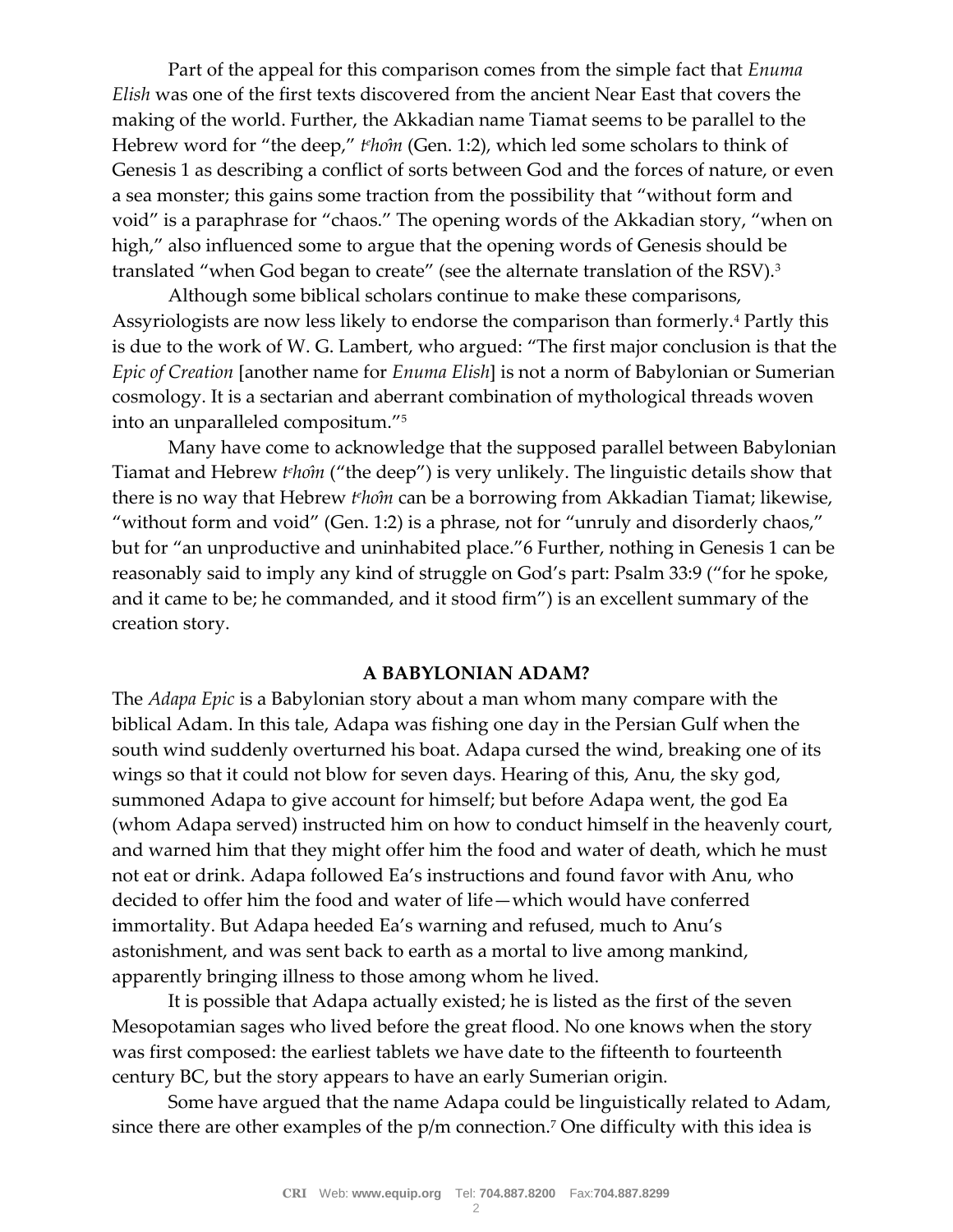that forms of the proper name Adam (with an *m*) are attested as far back in West Semitic materials as we can look;<sup>8</sup> this makes it harder to explain why anyone could have "borrowed" a figure named Adapa (with a *p*) into a West Semitic language (such as Hebrew). Indeed, the name Adapa might actually be Sumerian (and thus non-Semitic), rather than Akkadian (a Semitic language, related to Hebrew).<sup>9</sup>

Another hindrance to an easy parallel with Adam is that Adapa is a sage, an advisor to king Alulim (the first king of Sumer, according to the Sumerian King List), so Adapa is not the first or only male human, or even the foremost leader of humanity. Some interpreters suggest that Adapa had some kind of representative role for other people: they translate line 6 as "Ea created him [Adapa] as a *leader* (or *model*) among mankind,"<sup>10</sup> while others call him a "protecting spirit (?)" among mankind.<sup>11</sup> But even if Adapa was a leader of sorts, there is nothing in the text that implies that he had the opportunity to gain immortality for anyone other than himself. Those he may have represented (the residents of the city of Eridu) are not mentioned, and there is definitely no reason to suppose that he represented all humanity.

The stories are different thematically as well. Adapa had a chance to gain immortality for himself (he was clearly *not* the first human),<sup>12</sup> but he missed it out of obedience to instructions given him by the god he served. There is no indication that his "transgression" (breaking the wing of the south wind) was the first offense committed by a human being, and it is certainly not the reason he was condemned to remain mortal. On the other hand, Adam fell from his pristine state of moral innocence by disobeying God's command.

The only real thematic parallel is the question of personal faith: Adapa exercised it, while Adam failed. As Giorgio Buccellati observed, "This [story] is, I would submit, one of the few cases where Babylonian mythology presents us with a phenomenon of what one may properly call 'faith.' Adapa has a personal relationship with Ea that prompts him to bear witness to his god even in front of other gods and even at the risk of dangerous consequences."<sup>13</sup>

Here again we see a situation where superficial similarities (in the names "Adam" and "Adapa" and in the topic of immortality) led scholars to presume that the biblical story was borrowed from a Mesopotamian source, but on closer inspection the minor parallels are washed out by the very substantial differences between the narratives. The most we can say is that all people yearn for immortality and offer various explanations for how it escaped them. The Adapa story, like much Mesopotamian material, identifies a human problem but gives an utterly inadequate explanation.<sup>14</sup>

### **UNIVERSAL LANGUAGE AND THE CONFUSION OF SPEECH**

Another example of a proposed Hebrew borrowing from Sumerian literature that has dissolved on closer inspection is a passage in *Enmerkar and the Lord of Aratta*, which Samuel Noah Kramer believed "puts it beyond all doubt that the Sumerians believed that there was a time when all mankind spoke one and the same language, and that it was Enki, the Sumerian god of wisdom, who confounded their speech," implying that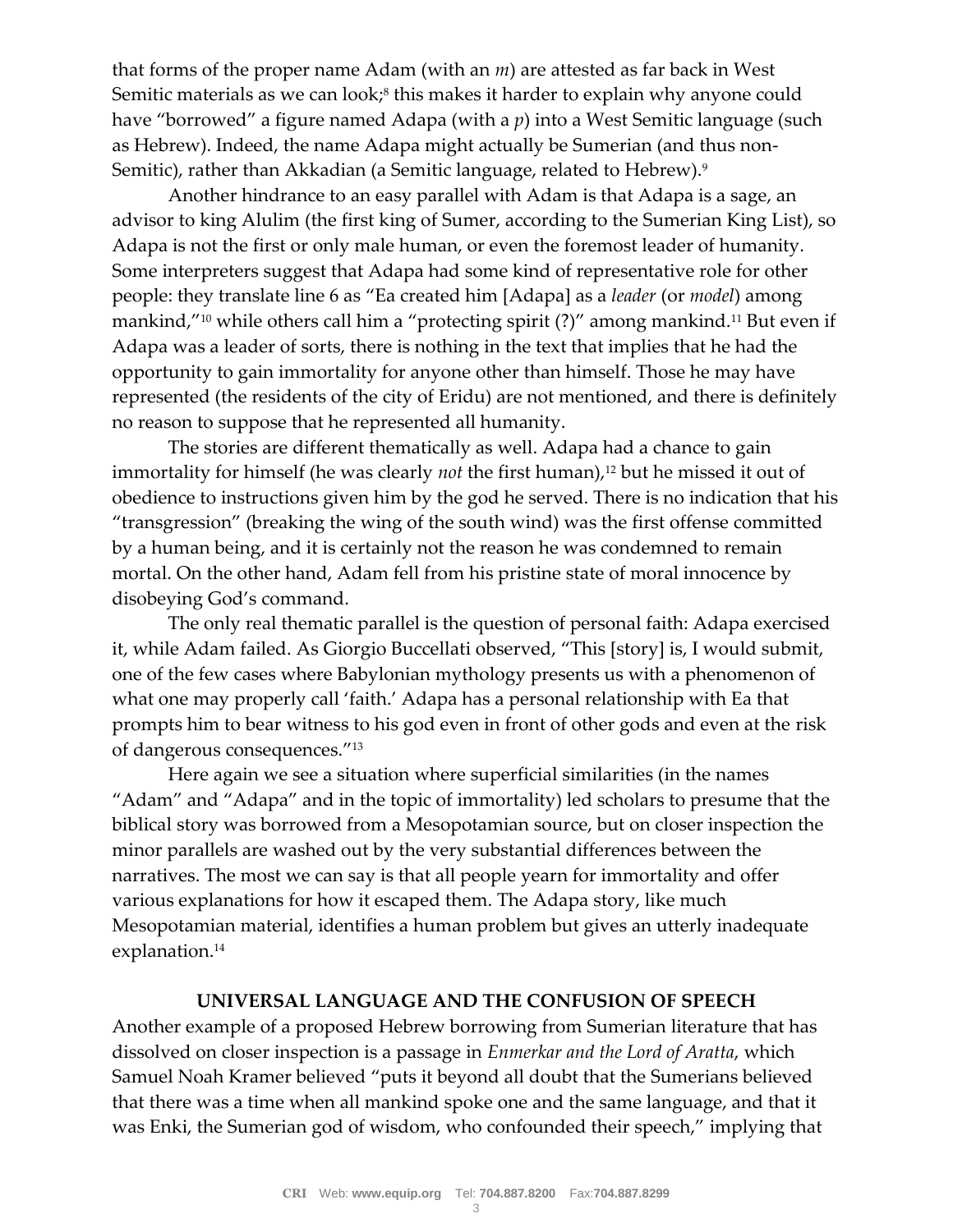the biblical story "goes back to cuneiform literary sources."<sup>15</sup> Later study of this complicated text led others to conclude that this omen is not referring to a past golden age that was ended by the confusion of tongues, but just the opposite: it looks forward to a future glorious time when all people will praise Enlil in the same language.<sup>16</sup>

# **A GOLDEN AGE**

The biblical idea of a past golden age for humans is not as prevalent in ancient literature as was once thought.<sup>17</sup> In most accounts, the first people are primitive, and then later the gods give them culture so that they might better serve the gods. Interpreting the story of *Enki and Ninhursag* as a golden age myth is now seen as a figment of scholarly imagination. The search for similarities between Genesis and other literature led scholars to misinterpret the idioms in the opening lines of this myth so that they fit the Garden of Eden story.<sup>18</sup> Once again we find that seeking parallels can be misleading: one must never forget to look for differences and to keep the broader context of the passages in view.<sup>19</sup>

## **THE CREATIVE WORD**

In an Egyptian creation account from Memphis, the god Ptah speaks new things into existence: "All the divine order really came into being through what the heart [of Ptah] thought and the tongue commanded."<sup>20</sup> This method of creation is certainly in line with the God of the Bible commanding, "Let there be," and is a step above the standard sexual procreation method of creation found elsewhere. However, it seems strange to assert that Israel borrowed this unique concept from one among dozens of different Egyptian creation accounts, when the decrees of a king would be more familiar to the audience. There is no need to appeal to the similarities in a pagan creation account when the commands of any powerful leader will do.

As already hinted, the standard model of creation in the ancient Near East is sexual procreation (or masturbation, if only one god is involved): Pre-existing, primordial water is the first god(s) and through procreation new generations of gods are produced, bringing greater differentiation in the material (land, sky, air, rivers, etc.) with each succeeding generation. Strikingly, the *ex nihilo* creation of the material world by a transcendent, immaterial, pre-existing God is unique to the Bible and has no parallel in the ancient Near East.<sup>21</sup> Even the Egyptian god Ptah, who offers the closest parallel when he creates the other gods by thought and speech, is himself created from primordial water.<sup>22</sup> Scholars who claim that Genesis 1:1 does not teach this run afoul of the many other passages that repeat the point that God spoke the universe into existence out of nothing (Ps. 33:6, 9; John 1:3; Rom. 4:17; Heb. 11:3).

## **HUMANS FROM CLAY**

Another oft-cited parallel with Egyptian literature is the creation of people from clay on a potter's wheel by the god Khnum, which his consort Heket animates with the "breath of life."<sup>23</sup> But it appears that Khnum creates every person and animal in this manner, not just the first man.<sup>24</sup> Although the creation of people from clay mixed with the breath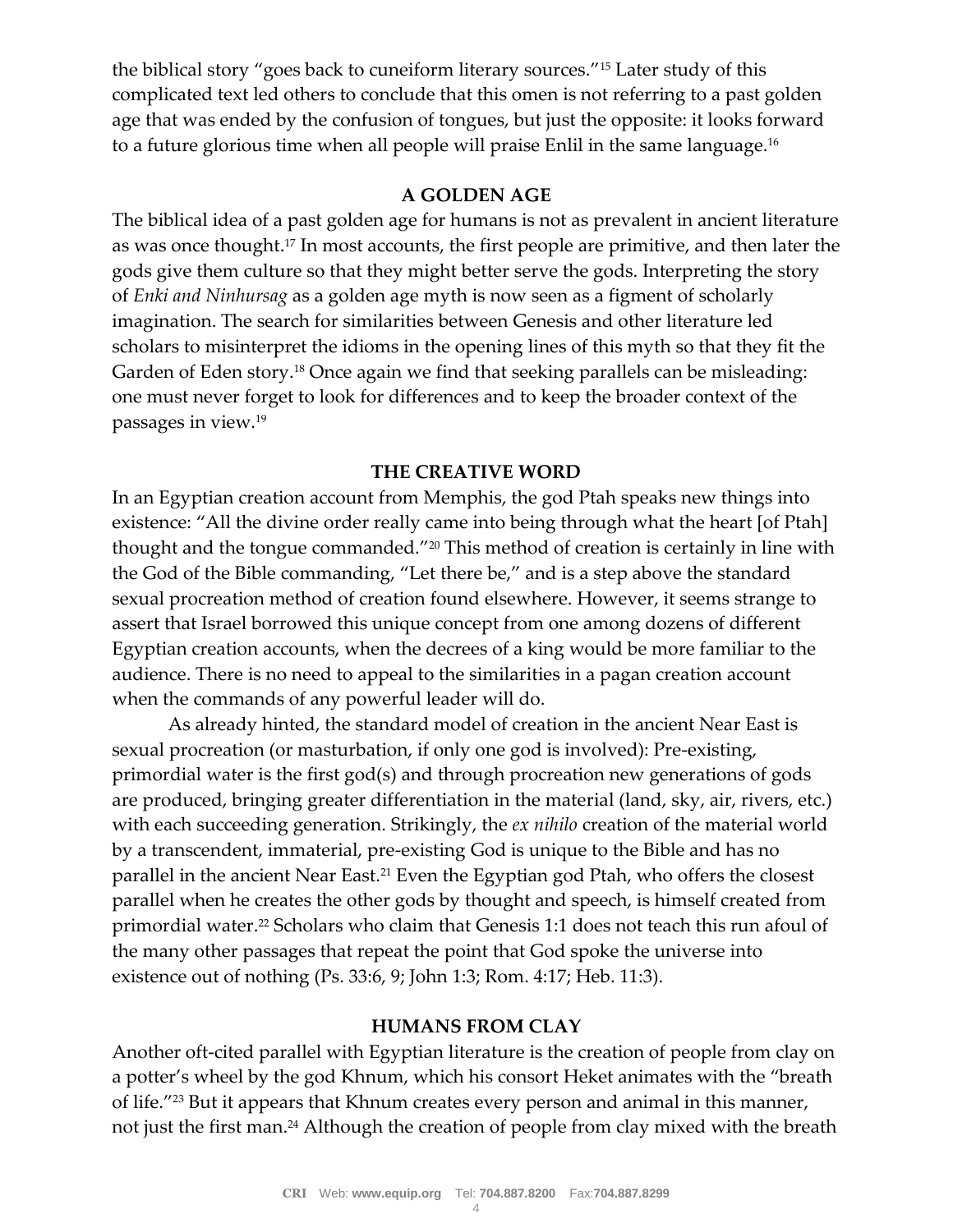or blood of a god also occurs in many Mesopotamian texts, the clay theme itself is not universal: one text speaks of people springing up from the earth like grain, seeded by the blood of two gods;<sup>25</sup> another relates how people simply emerge from the ground as Enlil hoes it.<sup>26</sup>

# **DID ISRAEL BORROW MYTHS AS THEIR PRE-HISTORY?**

Despite the great variation in creation accounts, there are some significant similarities between Genesis and Mesopotamian accounts (especially the *Atrahasis Epic*) regarding early human history: after people are created, they multiply, are nearly destroyed by a catastrophic flood, and afterward the survivors multiply again. Is this sequence something that the Hebrews borrowed from Mesopotamian sources, or is there a common memory from prehistorical times (i.e., before writing), which the two cultures preserved? Most secular biblical scholars dismiss the idea of a great deluge as myth and can only imagine that Israel borrowed the story. It is interesting that many Assyriologists are willing to allow that the deluge stories may reflect an actual catastrophic historical or pre-historical event.<sup>27</sup>

In reviewing ancient texts for writing this article, I [JB] found it interesting that all of the stories relating to the creation of humans treat people generically or in groups (cultured/uncultured, learned/unlearned, Sumerian/ barbarian). No text presents the creation of a single person such as Adam, or a first couple, from whom all other people are descended. The most detailed creation account regarding humans is the *Atrahasis*  epic, where the gods create seven couples from clay and the blood of a god. Given this generic creation of groups or of whole populations by the gods, most cultures apparently saw no need to explain how all races and peoples are descended from one couple. Thus Sumerian genealogies trace political leaders (kingship) in one region,<sup>28</sup> but we find nothing like the Table of Nations (Genesis 10) or the origin of language diversity (Genesis 11) in ancient near eastern literature. The other races and languages that any ancient people encountered were presumably explained as the creation of other gods, or as variant creations by their own gods.<sup>29</sup>

# **The Uniqueness of the Biblical Creation Account**

Creation accounts served important functions in ancient cultures, telling people what their purpose in life was, justifying their political structure, and establishing their local god as the head of the pantheon. Outside of Israel, the purpose of humans was clear and simple: to supply the needs of their gods through the leadership of their king and priests. Beyond this universal theme, however, these creation accounts show such great variety and imagination that it does not appear their authors are intending to present as history the creative steps that their gods took to form the world: the creation story only serves as a backdrop to justify and establish the current sociological setting.<sup>30</sup>

The secular scholar views Genesis in a similar way, noting that it is an eclectic text, strangely borrowing themes from Egyptian, Mesopotamian, and possibly Canaanite sources (the Canaanite documents that would confirm this melting-pot thesis are conveniently lacking) to weave a monotheistic creation myth. However, reading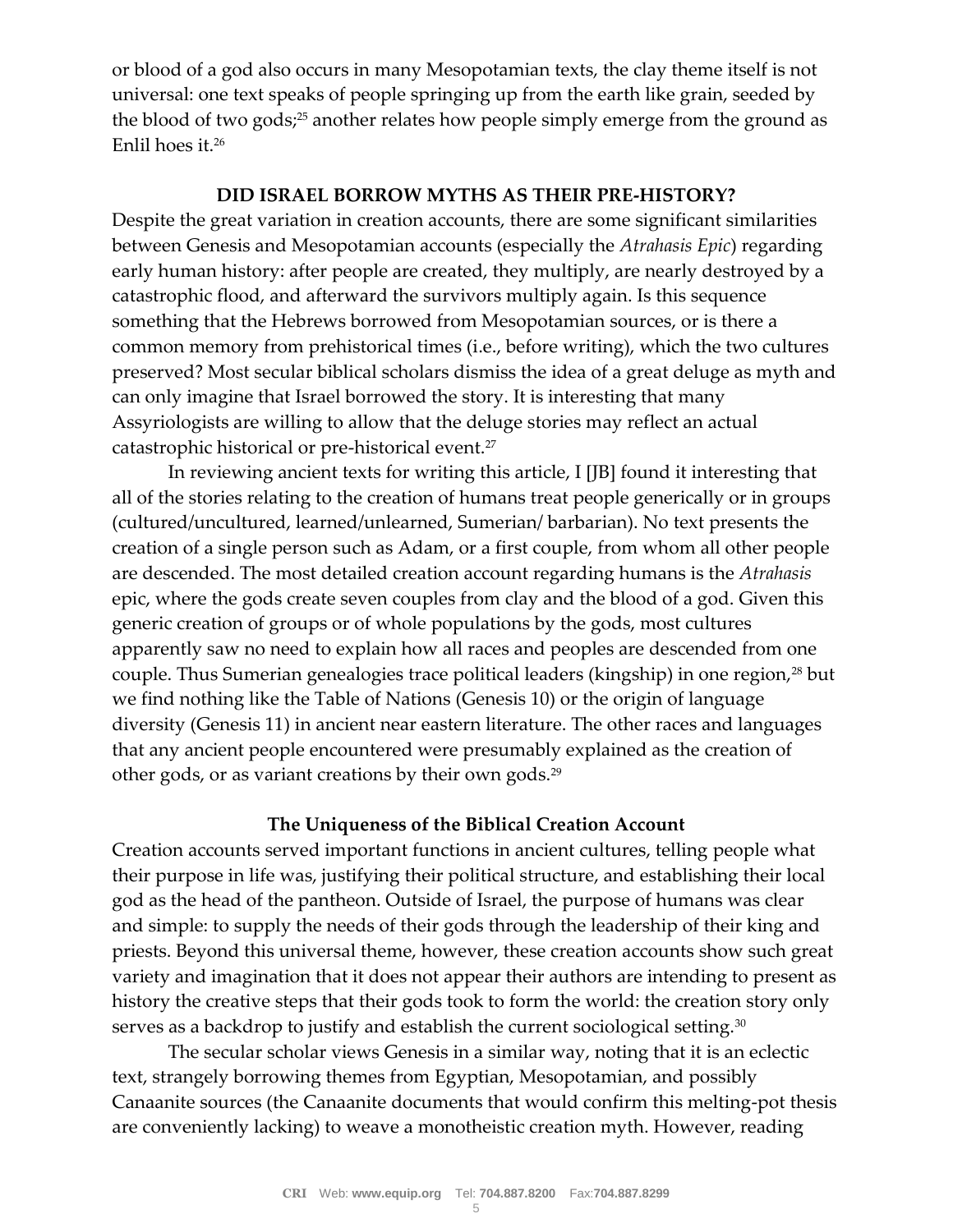these other creation accounts with an eye to spot their differences and not merely their similarities paints a different picture: Genesis tells of one transcendent God, who alone made and rules the heavens and the earth, and all that is in them; there is nothing left for any other god—if it exists—to do. And far from mankind being made to relieve God of work He did not like doing, they are dignified with His image, and with the task of ruling the creation in a wise and benevolent way. The painful toil people now experience is not a proper part of the creation; it results from human disobedience, which requires divine redemption. By affirming human unity in Adam and Eve, Genesis lays the foundation for Israel's calling to bring light to the world.

The goal of early Genesis is not to entertain its listeners nor to justify the political *status quo*, but to convey a history of God's actions in creating the world for man, its caretaker, to enjoy in fellowship with his Creator. Of course Genesis uses language and imagery that made sense to the original audience, but these images are universal, timeless, and transcultural, conveying a sequence of creation events both to primitive cultures and to modern scientific ones. It is only the presumption that Genesis cannot be relating history and revelation from God<sup>31</sup> that leads many to seek other ways to account for the text. For those who do not have these biases, the uniqueness of Genesis is readily apparent if they read the other ancient accounts for themselves. Ancient near eastern parallels provide some helpful cultural insights, but they do not explain the Genesis creation account away.

**John Bloom**, Ph.D., is a professor of physics, chair of the chemistry, physics, and engineering departments, and academic director of the science and religion master's degree program at Biola University in La Mirada, California.

**C. John Collins**, Ph.D., is professor of Old Testament at Covenant Theological Seminary in St. Louis, Missouri. He is the author of *Did Adam and Eve Really Exist?* and several other important books on the early chapters of Genesis.

#### **NOTES**

- 1 An excellent anthology is Richard J. Clifford, *Creation Accounts in the Ancient Near East and in the Bible*, The Catholic Biblical Quarterly Monograph Series 26, 1994, although his comments on the biblical texts include more theologically liberal assumptions than we feel are justified or helpful. Selected texts with a minimum of commentary are available in Bill T. Arnold and Bryan E. Beyer, eds., *Readings from the Ancient Near East* (Baker Academic, 2002). A classic anthology is James B. Pritchard, ed., *Ancient Near Eastern Texts Relating to the Old Testament* (Princeton University Press, 1969), although some of the translations and interpretations there have been updated in later sources.
- 2 The classic study is Alexander Heidel, *The Babylonian Genesis* (Chicago: University of Chicago Press, 1951 [1942]).
- 3 For an example, see Cyrus H. Gordon, "Ancient Middle Eastern Religions: The Cultural Context," in Philip W. Goetz et al., eds., *The New Encyclopedia Britannica* (Chicago: University of Chicago Press, 1989), 24:60–64, at 61b.
- 4 Kenneth A. Kitchen, *On the Reliability of the Old Testament* (Grand Rapids: Eerdmans Publishing Company, 2003), 425, says, "Most Assyriologists have long since rejected the idea of any direct link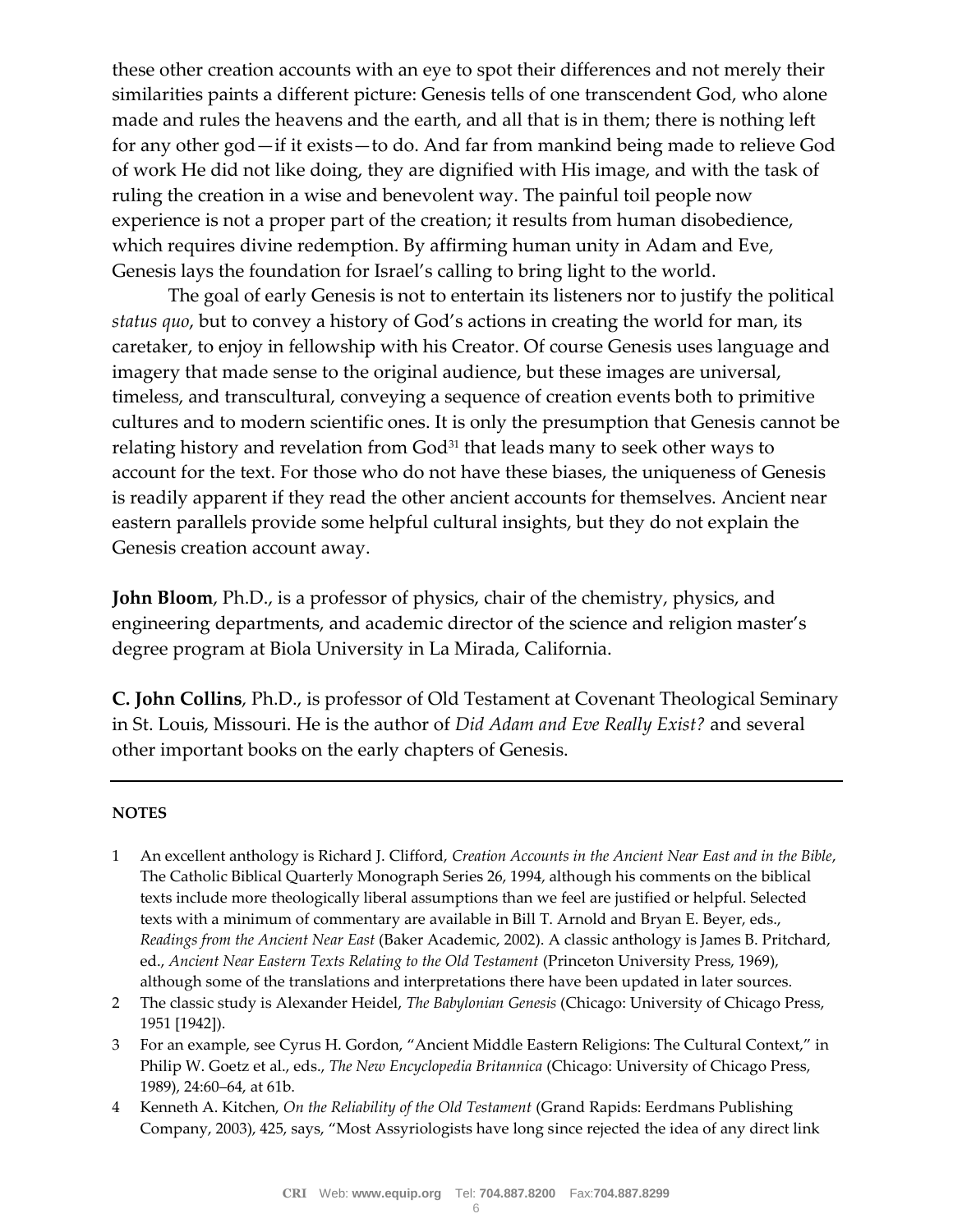between Gen. 1–11 and *Enuma Elish*." Millard, "New Babylonian 'Genesis' Story," 4, summarizes some of the reasons for this new attitude. (Millard's title, "A New Babylonian 'Genesis' Story," refers to Heidel's earlier book, giving Millard's view that *Atrahasis* is a more likely context for Genesis.)

- 5 W. G. Lambert, "A New Look at the Babylonian Background of Genesis," *Journal of Theological Studies*  n.s. 16:2 (1965): 291.
- 6 On these points see C. John Collins, *Genesis 1–4: A Linguistic, Literary, and Theological Commentary* (P and R Publishing, 2005), 44–45, nn. 15–16, drawing on linguistic work by Heidel and more recently by David Tsumura.
- 7 E.g., William H. Shea, "Adam in Ancient Mesopotamian Traditions," *Andrews University Seminary Studies* 15, 1 (1977): 27–41.
- 8 See Richard Hess, "Adam," in T. Desmond Alexander and David W. Baker, eds., *Dictionary of the Old Testament: Pentateuch* (Downers Grove, IL: InterVarsity Press, 2003), 21a.
- 9 See William W. Hallo, "Adapa Reconsidered: Life and Death in Contextual Perspective," *Scriptura* 87 (2004): 272.
- 10 Heidel, *Babylonian Genesis*, 148; Pritchard, ed., *Ancient Near Eastern Texts*, 101.
- 11 Stephanie Dalley, ed., *Myths from Mesopotamia: Creation, the Flood, Gilgamesh, and Others*, rev. ed. (Oxford: Oxford University Press, 2000), 184. Question mark in the original.
- 12 A point acknowledged by Shea, "Adam in Ancient Mesopotamian Traditions": "the Sumerians believed that Alulim and Adapa belonged to the first *significant* generation of mankind" (36).
- 13 Giorgio Buccellati, "Adapa, Genesis, and the Notion of Faith," *Ugarit-Forschungen* 5 (1973): 63. Although Buccellati compares Adam and Adapa, he makes no claim of any direct dependence.
- 14 Niels-Erik Andreasen, "Adam and Adapa: Two Anthropological Characters," *Andrews University Seminary Studies* 19, 3 (1981), 179–94, is more cautious than Shea's article, though he still supports it. He is more aware of the differences between the two figures than Shea seems to be. He sees them as two representations of the same actor, which we do not; but he makes the interesting suggestion that "Adam and Adapa represent two different characterizations of human nature" (194). But we prefer to say that, if there is any real connection between the two stories, the two give different analyses of the human situation.
- 15 Samuel N. Kramer, "The 'Babel of Tongues': A Sumerian Version," *Journal of the American Oriental Society* 88, 1 (Jan.–Mar., 1968), 108-111.
- 16 Berndt Alster, 1973 "An Aspect of 'Enmerkar and the Lord of Aratta."" Revue d'assyriologie et d'archéologie orientale 67, 101-10, translated in J. A. Black, G. Cunningham, E. Fluckiger-Hawker, E. Robson, and G. Zólyomi, The Electronic Text Corpus of Sumerian Literature (http://wwwetcsl.orient.ox.ac.uk/), Oxford 1998- . Enmerkar and the lord of Aratta: translation, http://etcsl.orinst.ox.ac.uk/section1/tr1823.htm, lines 134–55, retrieved 9/22/2011.
- 17 Cf. W. G. Lambert and A. R. Millard, *Atra-hasis: The Babylonian Story of the Flood* (Winona Lake, IN: Eisenbrauns, 1999), 18: "From Sumerian literature to Berossus it is everywhere assumed that the human race was at first and naturally barbarous. Civilization was a gift of the gods, and that is the way to understand kingship coming down from heaven [as in the Sumerian King List]. The gods gave it as an institution for regulating society."
- 18 Keith Dickson, "Enki and Ninhursag: The Trickster in Paradise," *Journal of Near Eastern Studies* 66, 1 (January 2007): 1–32, esp. 4–6; Clifford, *Creation Accounts,* 35, n. 52.
- 19 Unfortunately, many evangelical scholars run afoul with this one-sided approach also. For example, John Walton, *The Lost World of Genesis One: Ancient Cosmology and the Origins Debate (Downers Grove,* IL: InterVarsity Press, 2009), admits (p. 104): "The view presented in this book has emphasized the similarities between the ways the Israelites thought and the ideas reflected in the ancient world, rather than the differences" (though Walton himself is well aware of these differences). That is, Walton's approach does not allow an Israelite author (who may or may not represent the ways the rest of the Israelites thought) to challenge the ideas found in other peoples. Only by attending to the Hebrew text, to reflections on it in the rest of the Bible, and to the *differences* with neighboring cultures, do we actually see what specific message the biblical writer had.
- 20 Pritchard, *Ancient Near Eastern Texts*, 5.